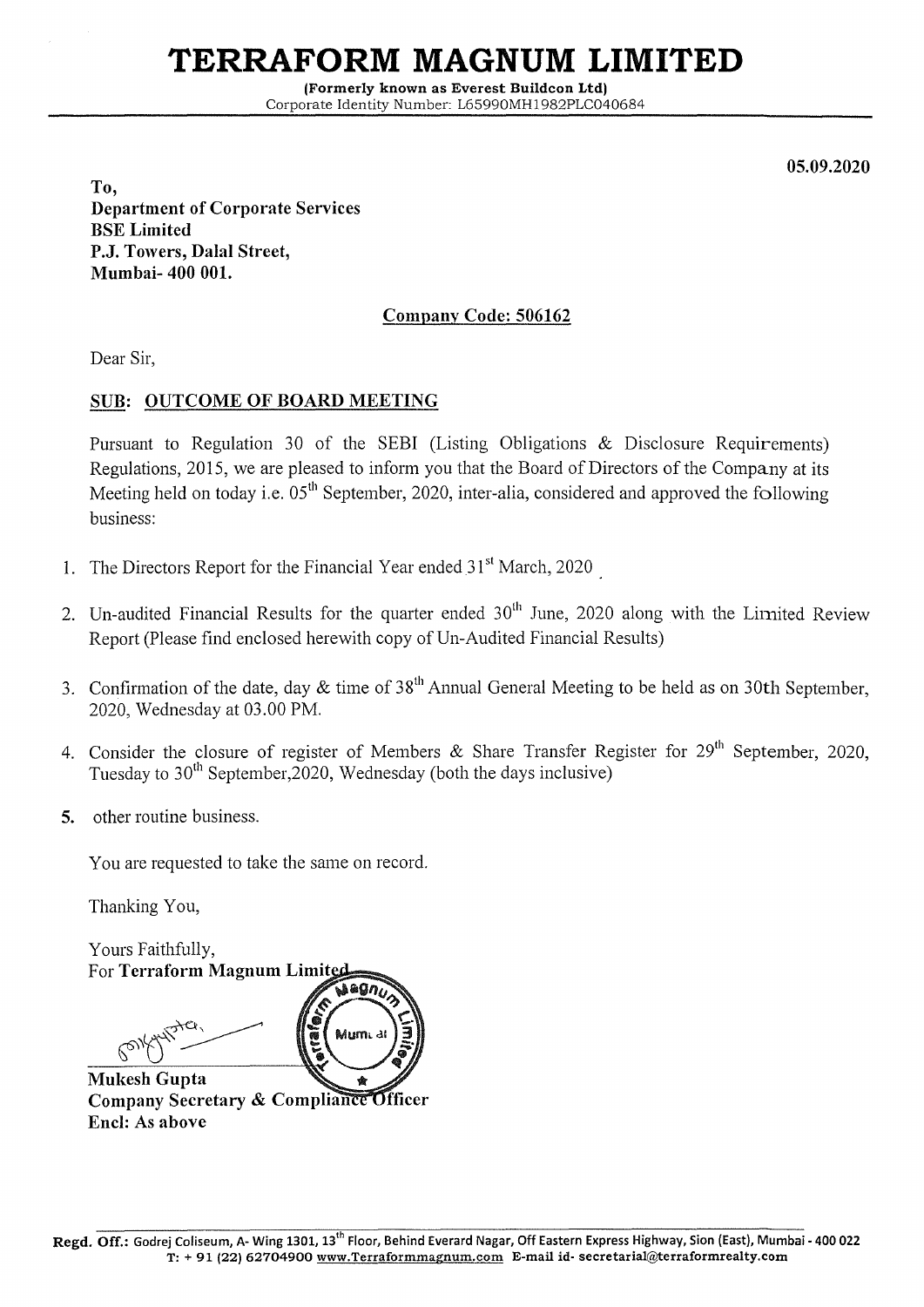| TERRAFORM MAGNUM LIMITED<br>CIN: L65990MH1982PLC040684 |                                                                                                                                |              |                                        |                   |                            |  |
|--------------------------------------------------------|--------------------------------------------------------------------------------------------------------------------------------|--------------|----------------------------------------|-------------------|----------------------------|--|
|                                                        | Registered Office:- Godrej Coliseum, A- Wing 1301, 13th Floor, Behind Everard Nagar, Off Eastern Express Highway, Sion (East), |              | Mumbai 400 022. T: + 91 (22) 62704900. |                   |                            |  |
|                                                        |                                                                                                                                |              |                                        |                   | (Amt in Lakhs. Expect EPS) |  |
| Sr.                                                    | Particulars                                                                                                                    | Un-Audited   | Ouarter ended<br>Audited               | <b>Un-Audited</b> | Year ended                 |  |
| No.                                                    |                                                                                                                                | 30.06,2020   | 31.03.2020                             | 30.06.2019        | Audited                    |  |
|                                                        | Income                                                                                                                         |              |                                        |                   | 31.03.2020                 |  |
|                                                        | Revenue from Operations                                                                                                        | 0.00         |                                        | 0.00              |                            |  |
| $\overline{2}$                                         | Other Incomes                                                                                                                  | 18.15        | 10.96                                  | 0.00              | 12.44                      |  |
| з                                                      | Total Income (1+2)                                                                                                             | 18.15        | 10.96                                  | 0.00              | 12.44                      |  |
| 4                                                      | Expenses                                                                                                                       |              |                                        |                   |                            |  |
|                                                        | a) Cost of Materials consumed                                                                                                  | 0.00         | 0.00                                   | 0.00              | 0.00                       |  |
|                                                        |                                                                                                                                |              |                                        |                   |                            |  |
|                                                        | b) Purchases of stock-in-trade<br>c) Changes in inventories of                                                                 | 0.00         | 0.00                                   | 0.00              | 0.00                       |  |
|                                                        | finished goods, work-in-                                                                                                       |              |                                        |                   |                            |  |
|                                                        | progress and stock-in-trade                                                                                                    | 0.00         | 0.00                                   | 0.00              | 0.00                       |  |
|                                                        | d) Employee benefit expenses                                                                                                   | 0.00         | 0.00                                   | 0.00              | $\cdot$<br>0.00            |  |
|                                                        | e) Finance costs                                                                                                               |              |                                        | 0.83              | 0.83                       |  |
|                                                        | f) Depreciation and                                                                                                            |              |                                        |                   |                            |  |
|                                                        | amortisation expenses<br>g) Other Expenses                                                                                     | 0.00<br>3.76 | 0.00<br>0.60                           | 0.00<br>3.86      | 0.00<br>5.27               |  |
|                                                        | <b>Total Expenses</b>                                                                                                          | 3.76         | 0.60                                   | 4.70              | 6.10                       |  |
|                                                        |                                                                                                                                |              |                                        |                   |                            |  |
| 5                                                      | Profit (Loss) before                                                                                                           |              |                                        |                   |                            |  |
|                                                        | exceptional and                                                                                                                |              |                                        |                   |                            |  |
|                                                        | extraordinary items and tax                                                                                                    | 14.39        | 10.36                                  | (4.70)            | 6.34                       |  |
| 6                                                      | Exceptional items                                                                                                              | 0.00         | 0.00                                   | 0.00              | 0.00                       |  |
| 7                                                      | Profit (Loss) before                                                                                                           |              |                                        |                   |                            |  |
|                                                        | extraordinary items and tax                                                                                                    |              |                                        |                   |                            |  |
|                                                        | $(5-6)$                                                                                                                        | 14.39        | 10.36                                  | (4.70)            | 6.34                       |  |
| 8                                                      | Extraordinary items                                                                                                            | 0.00         | 0.00                                   | 0.00              | 0.00                       |  |
| 9                                                      | Profit / (Loss) before tax                                                                                                     | 14.39        | 10.36                                  | (4.70)            | 6.34                       |  |
|                                                        | 10 Tax expense:                                                                                                                |              |                                        |                   |                            |  |
|                                                        | al Current Tax<br>b) Short/ (Excess) provision of                                                                              | 2.25         | 1.12                                   | 0.00              | 1.12                       |  |
|                                                        | earlier year                                                                                                                   | 0.00         |                                        | 0.00              |                            |  |
|                                                        | c) Deferred Tax                                                                                                                | 0.00         | 1.36                                   | 0.00              | 1.36                       |  |
|                                                        | Net Profit (Loss) for the                                                                                                      |              |                                        |                   |                            |  |
|                                                        | 11 period from Continuing                                                                                                      |              |                                        |                   |                            |  |
|                                                        | Operations (9-10)                                                                                                              | 12.14        | 7.88                                   | (4.70)            | 3.86                       |  |
| $12^{\circ}$                                           | Profit (Loss) from discontinuing                                                                                               |              |                                        |                   |                            |  |
|                                                        | Operations before tax                                                                                                          | 0.00         | 0.00                                   | 0.00              | 0.00                       |  |
| 13                                                     | Tax expense of discontinuing                                                                                                   |              |                                        |                   |                            |  |
|                                                        | operations                                                                                                                     | 0.00         | 0.00                                   | 0.00              | 0.00                       |  |
|                                                        | Net Profit/ (Loss) from                                                                                                        |              |                                        |                   |                            |  |
|                                                        | 14 discontinuing operations after                                                                                              |              |                                        |                   |                            |  |
|                                                        | $\max$ (10 $\pm$ 11)                                                                                                           | 0.00         | 0.00                                   | 0.00              | 0.00                       |  |
| 15                                                     | Profit / (Loss) for the Period                                                                                                 |              |                                        |                   |                            |  |
|                                                        | (11±14)<br>Other Comprehensive Income                                                                                          | 12.14        | 7.88                                   | (4.70)            | 3.86                       |  |
| 16                                                     | (OCI)                                                                                                                          | 0.00         | 0.00                                   | 0.00              |                            |  |
|                                                        | <b>Total Comprehensive</b>                                                                                                     |              |                                        |                   |                            |  |
| 17                                                     | Income for the period (15±16)                                                                                                  | 12.14        | 7.88                                   | (4.70)            | 3.86                       |  |
|                                                        | Share of Profit / (Loss) of                                                                                                    |              |                                        |                   |                            |  |
| 18                                                     | Associates                                                                                                                     | 0.00         | 0.00                                   | 0.00              | 0.00                       |  |
| 19                                                     | Disposal in the stake of                                                                                                       |              |                                        |                   |                            |  |
|                                                        | Subsidiary.                                                                                                                    | 0.00         | 0.00                                   | 0.00              | 0.00                       |  |
| 20                                                     | Non-Controlling Interest                                                                                                       | 0.00         | 0.00                                   | 0.00              | 0.00                       |  |
|                                                        | Net Profit / (Loss) after                                                                                                      |              |                                        |                   |                            |  |
| 21                                                     | Taxes, Minority Interest and                                                                                                   |              |                                        |                   |                            |  |
|                                                        | Share of Profit / (Loss) of                                                                                                    |              |                                        |                   |                            |  |
|                                                        | Associates $(17 \pm 18 \pm 19 \pm 20)$                                                                                         | 12.14        | 7.88                                   | (4.70)            | 3.86                       |  |
|                                                        | Paid-up Equity Share Capital                                                                                                   |              |                                        |                   |                            |  |
|                                                        | 22   Face Value of the Share shall                                                                                             |              |                                        |                   |                            |  |
|                                                        | be Indicated)                                                                                                                  | 24.00        | 24.00                                  | 24.00<br>0.00     | 24.00                      |  |
| 23                                                     | Other Equity<br>Earnings per Share (Before                                                                                     | 0.00         | 0.00                                   |                   | 0.00                       |  |
|                                                        | Extraordinary items) (of Rs.                                                                                                   |              |                                        |                   |                            |  |
| 24. i                                                  | Nil each) (Not Annualised):                                                                                                    |              |                                        |                   |                            |  |
|                                                        | (a) Basic                                                                                                                      |              |                                        |                   |                            |  |
|                                                        | (b) Diluted                                                                                                                    | 5.06         | 3.28                                   | (1.96)            | 1.61                       |  |
|                                                        | Earnings per Share (After                                                                                                      |              |                                        |                   |                            |  |
|                                                        | 24. ii Extraordinary items) (of Rs.                                                                                            |              |                                        |                   |                            |  |
|                                                        | (a) Basic                                                                                                                      |              |                                        |                   |                            |  |
|                                                        | (b) Diluted                                                                                                                    | 5.06         | 3.28                                   | (1.96)            | 1.61                       |  |

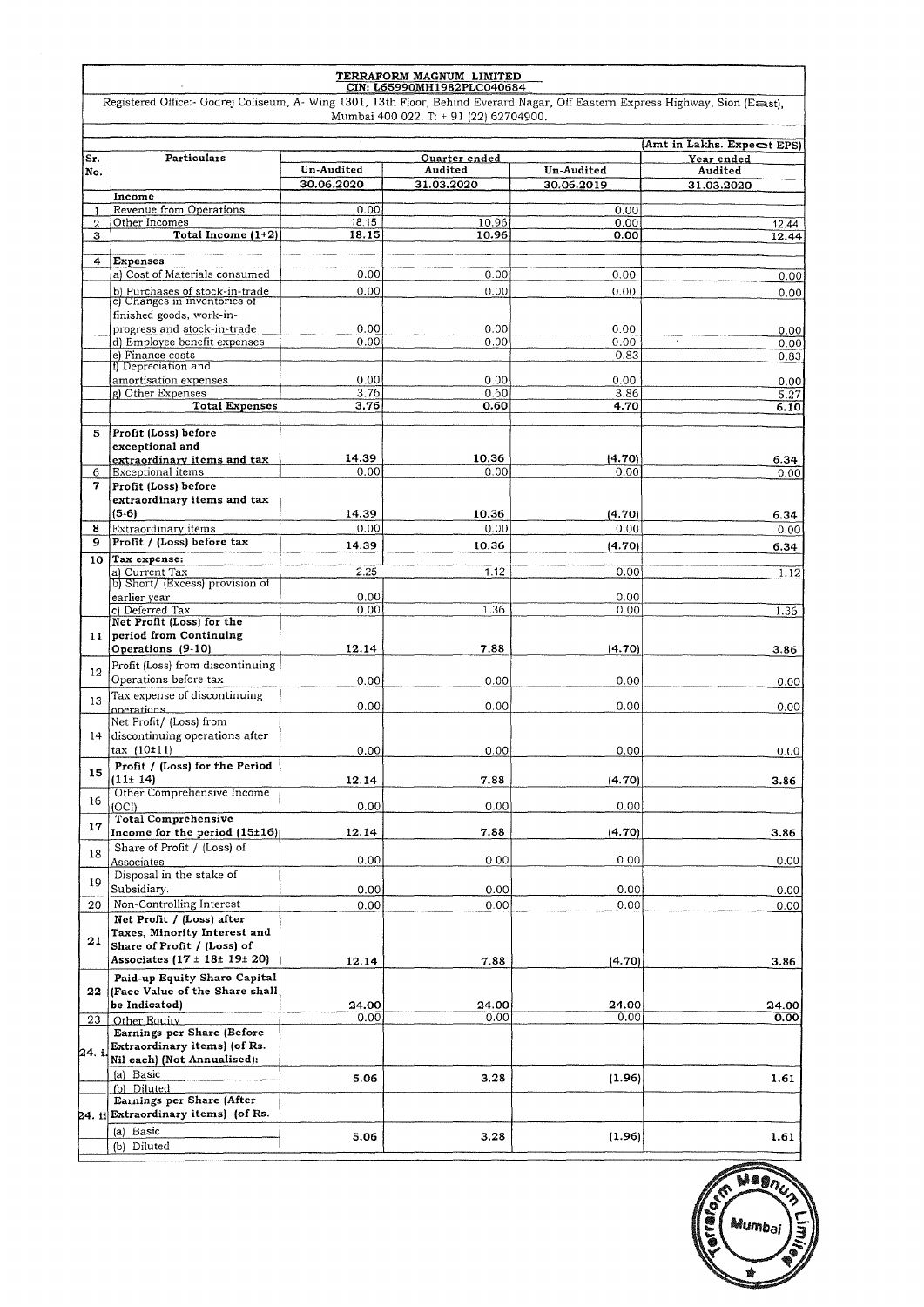| 1            | The above results for the quarter endeed 30th June 2020 are reviewed and recommended by the Au dit Committee and<br>approved by the Board of Directors of the Company in their respective meeting held on 5th September 2020 and are                                                                                                                                                                                                                                                                                                   |  |  |  |  |
|--------------|----------------------------------------------------------------------------------------------------------------------------------------------------------------------------------------------------------------------------------------------------------------------------------------------------------------------------------------------------------------------------------------------------------------------------------------------------------------------------------------------------------------------------------------|--|--|--|--|
|              | subjected to a "Limited Review Report" by the Statutory Auditor.                                                                                                                                                                                                                                                                                                                                                                                                                                                                       |  |  |  |  |
| $\mathbf{2}$ | The Un-Audited Finacial Results for the Quarter ended 30.06.2020 of the Company are available on the Company's<br>website www.terraformagnum.com and also available on BSE Ltd. respectively.                                                                                                                                                                                                                                                                                                                                          |  |  |  |  |
| 3            | The outbreak of Coronavirus (COVID-19) pandemic globally and in India is causing significarit disturbance and<br>slowdown of economic activity. In many countries, businesses are being forced to cease or limit their operations for<br>long or indefinite period of time. Measures taken to contain the spread of the virus, including trave 1 bans, quarantines,<br>social distancing, and closures of non-essential services have triggered significant disruptions to businesses worldwide,<br>resulting in an economic slowdown. |  |  |  |  |
| 4            | The above statements has been prepared in accordance with the Companies (Indian Accounting Standards) Rules, 2015<br>(Ind AS) prescribed under Section 133 of the Companies Act, 2013 and other recognised aaccounting practices and<br>policies to the extent applicable.                                                                                                                                                                                                                                                             |  |  |  |  |
| 5            | The figures of previous periods are regrouped / rearranged wherever considered necessary to correspond with the<br>current period presentation.                                                                                                                                                                                                                                                                                                                                                                                        |  |  |  |  |
| 6            | The figures in `Lakhs are rounded off to two decimals.                                                                                                                                                                                                                                                                                                                                                                                                                                                                                 |  |  |  |  |
|              | For TERRAFORM MAGNUM LIMITED<br><b>Cognum</b><br><b>DATE</b><br>: 05.09.2020<br>: wumpai<br><b>PLACE</b><br>S<br>VIMAL K. SHAH<br>Mumbai<br>٩<br><b>MANAGING DIRECTOR</b><br>DIN 007166040                                                                                                                                                                                                                                                                                                                                             |  |  |  |  |

 $\sqrt{2}$ 

 $\frac{1}{2}$